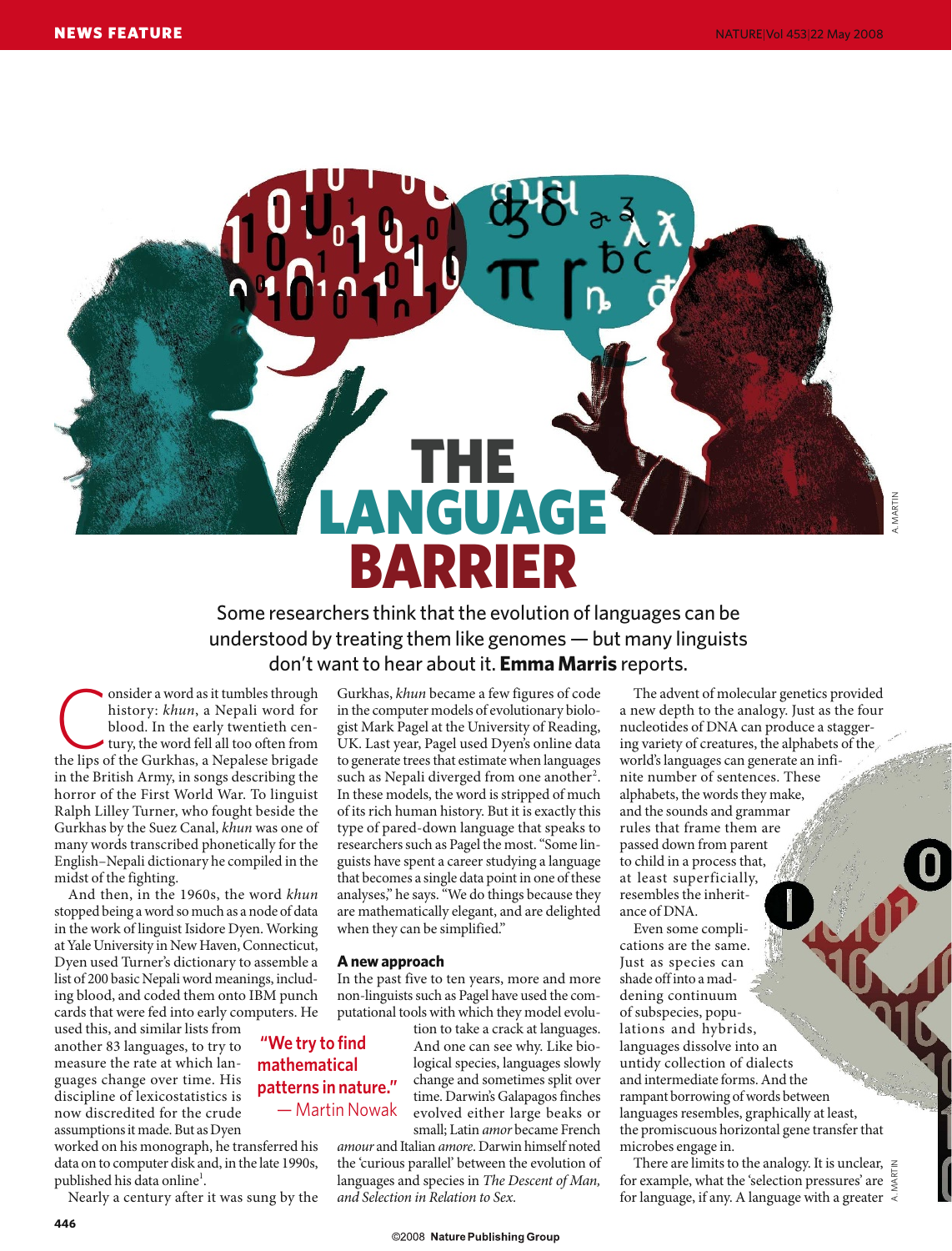number of speakers is not obviously 'more fit' than a dying language. Although a speaker of the prevalent tongue could communicate with more people, it is not the intrinstic properties of a language that make it more widely spoken. Instead, languages seem to rise to prominence on the coat-tails of the culture that speaks them, just as the prevalence of English traces back to the broad reach of British colonialism. It's no wonder, then, that mathematical biologists such as Pagel have become interested in a system that is intriguingly like, and intriguingly unlike, genes. "I think sophisticated mathematics will increasingly become part and parcel of what we mean when we say that we have 'explained' the phenomena of language change over time," says Erez Lieberman, who studies mathematics and biology at Harvard University in Cambridge, Massachusetts.

## **The old school**

However, there is already an old and venerable field of language-tree makers. Historical linguists have been reconstructing languages since the 1780s. Their tool is called the comparative method and it relies on extensive knowledge of the language group at hand, along with a broad grasp of, and intuitive feel for, the ways in which languages change. A linguist might notice that the way a vowel is spoken has shifted in two languages when compared with an ancient one, and infer that the shift happened before the two languages

split. This will help to place the split relative to other splits but gives no information about when it happened. Hence the comparative method produces trees, but no dates.

It is putting it mildly to say that many historical linguists find the evolutionary biologists working on language histories to be bungling interlopers who have no idea how to handle linguistic data. It is also an understatement to say that some of these interlopers feel that their critics are hidebound traditionalists working on a hopelessly unverifiable system of hunches, received wisdom and personal taste. And that's just the mood between the historical linguists and the newcomers. Lots of the newcomers don't like each other either. "Why get excited about it when it is still so preliminary?" says Johanna

Nichols, a historical linguist at the University of California, Berkeley. "We are not impressed by a computational or mathematical paper per se. We have to see that it blends well with what is known by historical linguistics and really adds to our knowledge. Then we will be excited."

Perhaps the most famous and controversial study<sup>3</sup> produced by the new school is a 2003 paper by Russell Gray and Quentin Atkinson at the University of Auckland, New Zealand. The pair started with Dyen's lists of word meanings for 84 languages from the Indian and European subcontinents, plus a few extras from extinct tongues. The data already included Dyen's opinion on which of these words were 'cognates', descended from a common word in a mother language, but the researchers converted this information into numerical code and generated trees showing how and when the languages were most likely to have branched off from one another. This same type of likelihood algorithm is used to compare species' DNA sequences and produce evolutionary trees. Specifically, Gray and Atkinson dated the origin of a language family called Indo-European to around 7,800–9,800 years ago. This ineffable date has been one of the most intensely studied and disputed points

in all of historical linguistics and, based on archaeological and linguistic data, had previously been put at anywhere between about 6,000 and 10,000 years ago. When Gray and Atkinson's paper made the rounds of linguis-

tics departments, howls of protest ensued.

Some critics took the paper as a return to glottochronology, a discredited method from the middle of the twentieth century — and cousin of Dyen's lexicostatistics — which in most cases disastrously assumed that all languages change at a constant rate and which helped turn linguists against any quantitative analysis of their treasured subject. But Gray and Atkinson's statistical method does not assume uniform rates of change. Many historical linguists also felt that similarities between words are a terrible proxy for similarities between languages. They tend to argue that common sounds and grammatical rules are stronger evidence for common descent than individual words, which may be similar due to chance,

borrowing, or even 'nursery formations' such as mama and dada — words that mirror each other simply because all infants babble similar things.

"I think that some of these researchers think that these analyses are going to supplement or even supplant historical linguists," says Lyle Campbell, a linguist at the University of Utah in

> Salt Lake City who was one of those<br>unimpressed. "So far, the ones unimpressed. "So far, the ones that try to go beyond what we've done don't seem to work."

A. MARTIN

Gray says that the tree does work even though it doesn't take into account the subtleties of sounds and grammar, and he puts much of the criticism down to territoriality: "When people come from outside, you see a bit of hostility and suspicion." Although it might have been "politically more palatable" to have a linguist as one of the authors on the 2003 paper, "it wouldn't have changed the answers", he says.

Ultimately, many linguists felt that this type of analysis oversimplified their cherished subject more than they could bear. Linguists love the little details that give a language personality: to them, the identifying sounds or peculiar borrowed words are nuances that tell the tale of a tongue. The new breed brushes

over these details in pursuit of generalities, trends and statistical rules. "We try to find mathematical patterns in nature," says Martin Nowak, an evolutionary modeller at Harvard. "If someone works on the

— Mark Pagel

detailed classification, they might be dissatisfied with something that is cruder."

## **Grand ambitions**

**"We do things because they are mathematically elegant, and are delighted when they** 

**can be simplified."**

That dissatisfaction looks set to grow as many in the new school pursue grander ambitions: to find quantitative laws that describe language evolution. In a recent example, published in *Science* earlier this year, Pagel, Atkinson and their colleagues used word lists to build trees in three of the world's major language families; Indo-European, Bantu (an African language family that includes Swahili) and Austronesian — spoken on Pacific Islands<sup>4</sup>. They found that between 10% and 33% of divergence among these languages happened in what they called 'punctuational bursts', phases

©2008 Nature Publishing Group